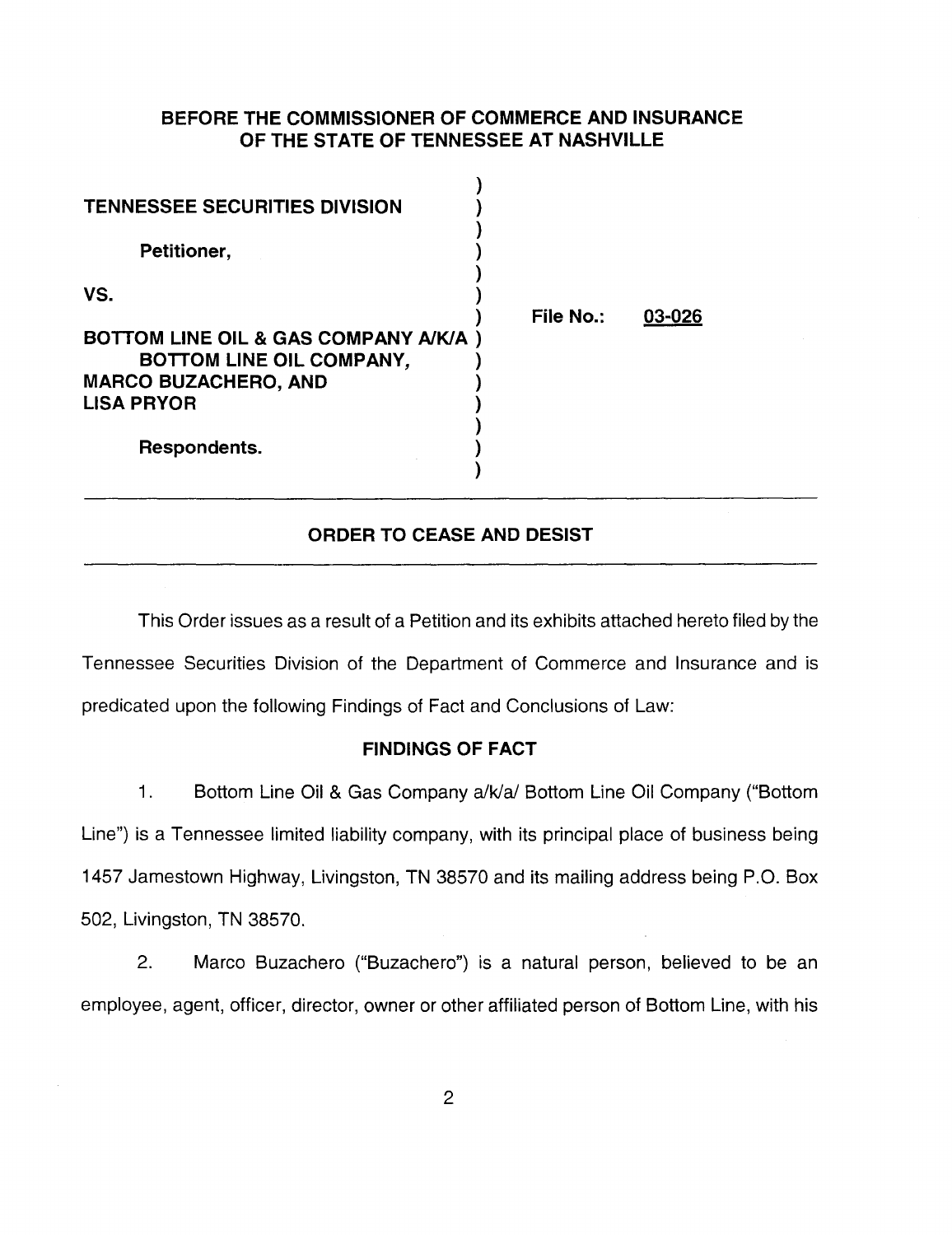business address being P.O. Box 502, Livingston, TN 38570 and his personal address being 404 Dogleg Drive, Livingston, TN 38570.

3. Lisa Pryor ("Pryor") is a natural person, believed to be an employee, agent, officer, director, owner or other affiliated person of Bottom Line, with her address being 2290 N. Lick Creek Rd., Byrdstown, TN 38549.

4. Bottom Line is currently offering and/ or selling securities from and/or in the state of Tennessee.

5. Buzachero is currently offering and/ or selling securities from and/or in the state of Tennessee.

6. Pryor is currently offering and/ or selling securities from and/or in the state of Tennessee.

7. In November of 2001, the Pennsylvania Securities Commission ("PSG") sent the Division a copy of a Cease and Desist Order that they issued on October 31, 2001 against Bottom Line and Buzachero. PSG indicated that Bottom Line had advertised the offer for sale of working interest participations in oil and gas leases in September of 2001. Bottom Line had sent a contract and operating agreement and other information describing the interests to at least one Pennsylvania resident.

8. Bottom Line was offering for sale interests from \$2,500.00 to \$20,000.00 for drilling and testing and for completion costs of \$1,250.00 to \$10,000. Bottom Line offered a 1/32-2.74% interest in the M.V. Oakley Lease in Robbinstown, Pickett County, Tennessee in the amount of \$5,000.00 for drilling and testing with completion costs of \$2,500.00.

9. The Pennsylvania resident that was solicited had no pre-existing relationship with Bottom Line or Buzachero.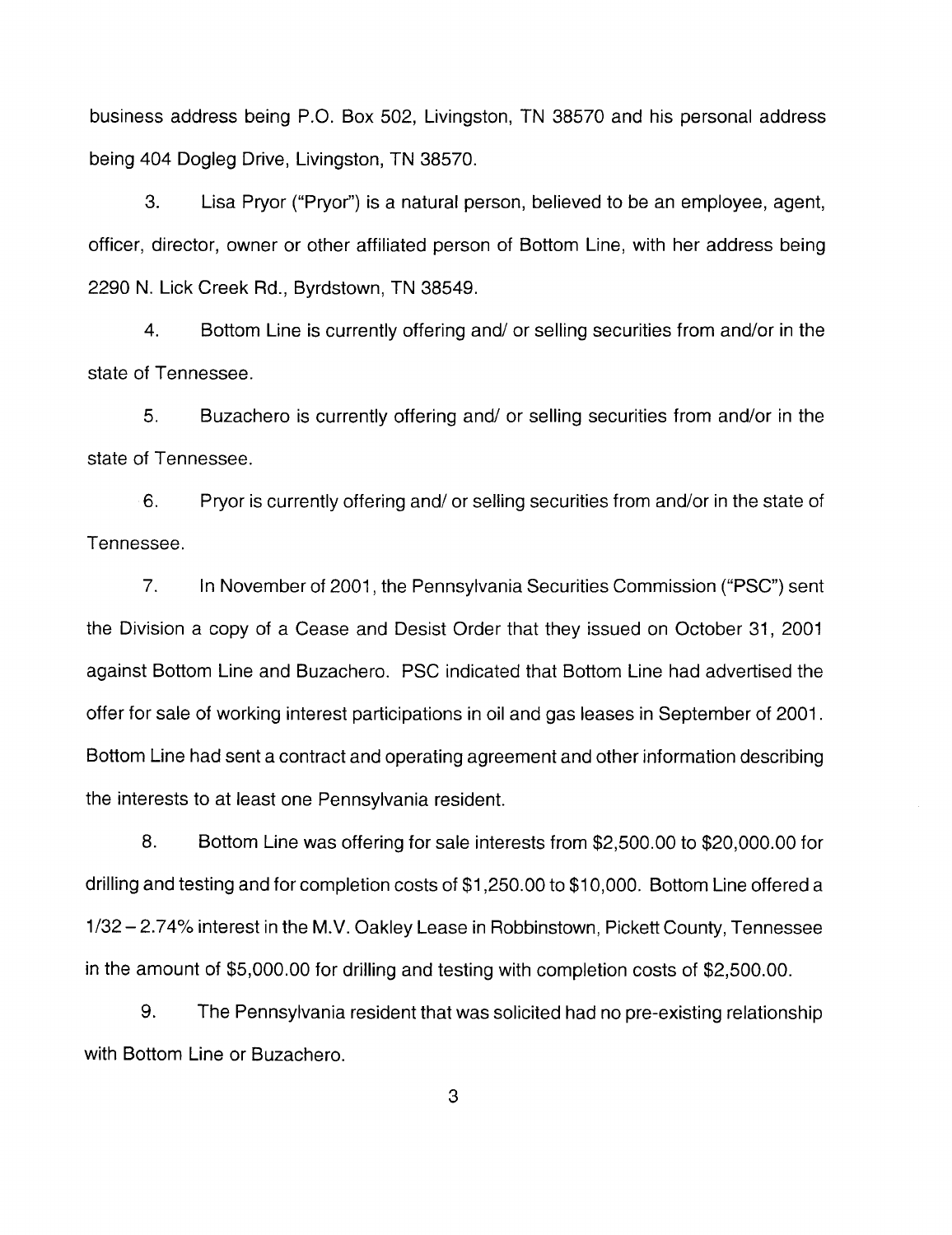1 0. On January 23, 2002, the Division of Consumer Affairs referred to the Division an inquiry made by Walter Darby, a resident of Georgia. Mr. Darby had originally written to the Office of the Attorney General an inquiry letter concerning Bottom Line, Buzachero, and Pryor. Mr. Darby had been contacted as a potential investor.

11. According to the Tennessee Department of Environment and Conservation, Division of Geology, Bottom Line was issued a well permit for the M.V. Oakley #1 on November 6, 2001.

12. Bottom Line is not currently, nor has the company ever been, registered as an issuer-dealer or as a broker-dealer with the Division pursuant to the Tennessee Securities Act of 1980, as amended. Moreover, Bottom Line has never registered a securities offering with the Division.

13. Buzachero is not currently, nor has he ever been, registered as an issuerdealer, a broker-dealer, or as an agent of a broker-dealer with the Division pursuant to the Tennessee Securities Act of 1980, as amended.

14. Pryor is not currently, nor has she ever been, registered as an issuer-dealer, a broker-dealer, or as an agent of a broker-dealer with the Division pursuant to the Tennessee Securities Act of 1980, as amended.

15. The information in possession of the Division indicates that the above-named Respondents have offered and/or sold unregistered securities to Tennessee investors and may be operating as unregistered issuer-dealers and/or broker-dealers or as agents of broker-dealers in violation of the Act. It is unknown how many Tennesseans or individuals from other states have invested, have been solicited to invest, or will be solicited to invest in Bottom Line. The total amount invested is unknown, but could potentially be thousands of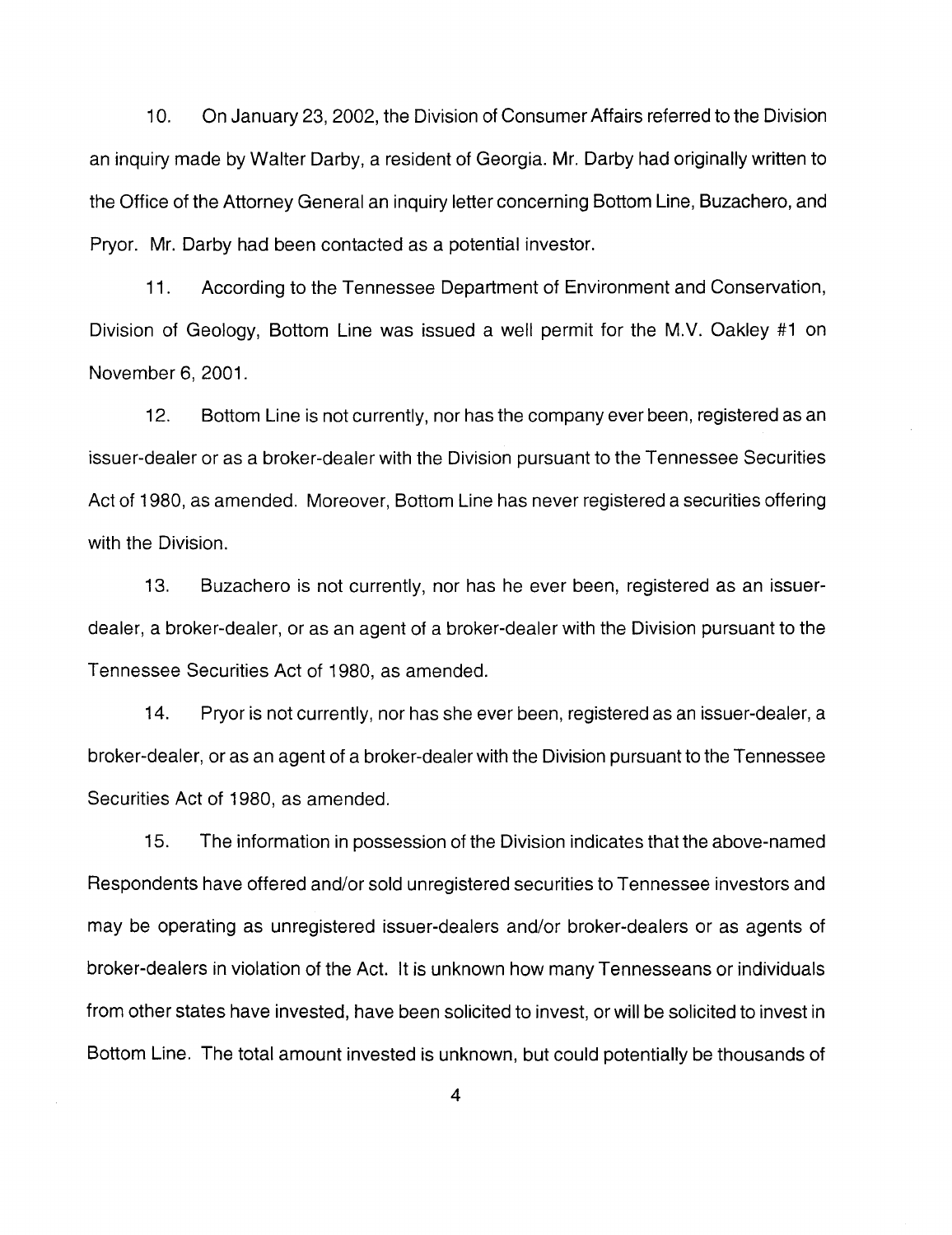dollars depending on the number of investors. The Division has no information to indicate that Respondents are not currently soliciting more [potential] investors from or in the state of Tennessee or other states. It is believed that Respondents are still offering to sell and are selling unregistered oil and gas interests in Bottom Line.

16. The Respondents are presently and will continue to offer and/or sell unregistered securities, without the proper registration, from or in the state of Tennessee. As result of this activity the public will suffer immediate and irreparable injury, loss or damage.

17. The Respondents, in connection with the offer, sale and purchase of the security in this state, will continue to violate Tennessee Code Annotated § 48-2-121(b) by stating that the shares of the oil and gas interests of Bottom Line are registered or omitting to state that the oil and gas interests are unregistered with the State of Tennessee, Department of Commerce and Insurance, Division of Securities.

18. This Order is in the public interest and necessary for the protection of investors, and consistent with the purposes fairly intended by the Act.

#### **CONCLUSIONS OF LAW**

1. Tennessee Code Annotated §48-2-104 provides that it is unlawful for any person to sell any security in this state unless it is registered with the Division, qualified for an exemption pursuant to §48-2-1 03, or a covered security.

2. Tennessee Code Annotated § 48-2-102 provides that a security includes certificates of interest or participation in an oil, gas, or mining title or lease or in payments out of production under such a title or lease.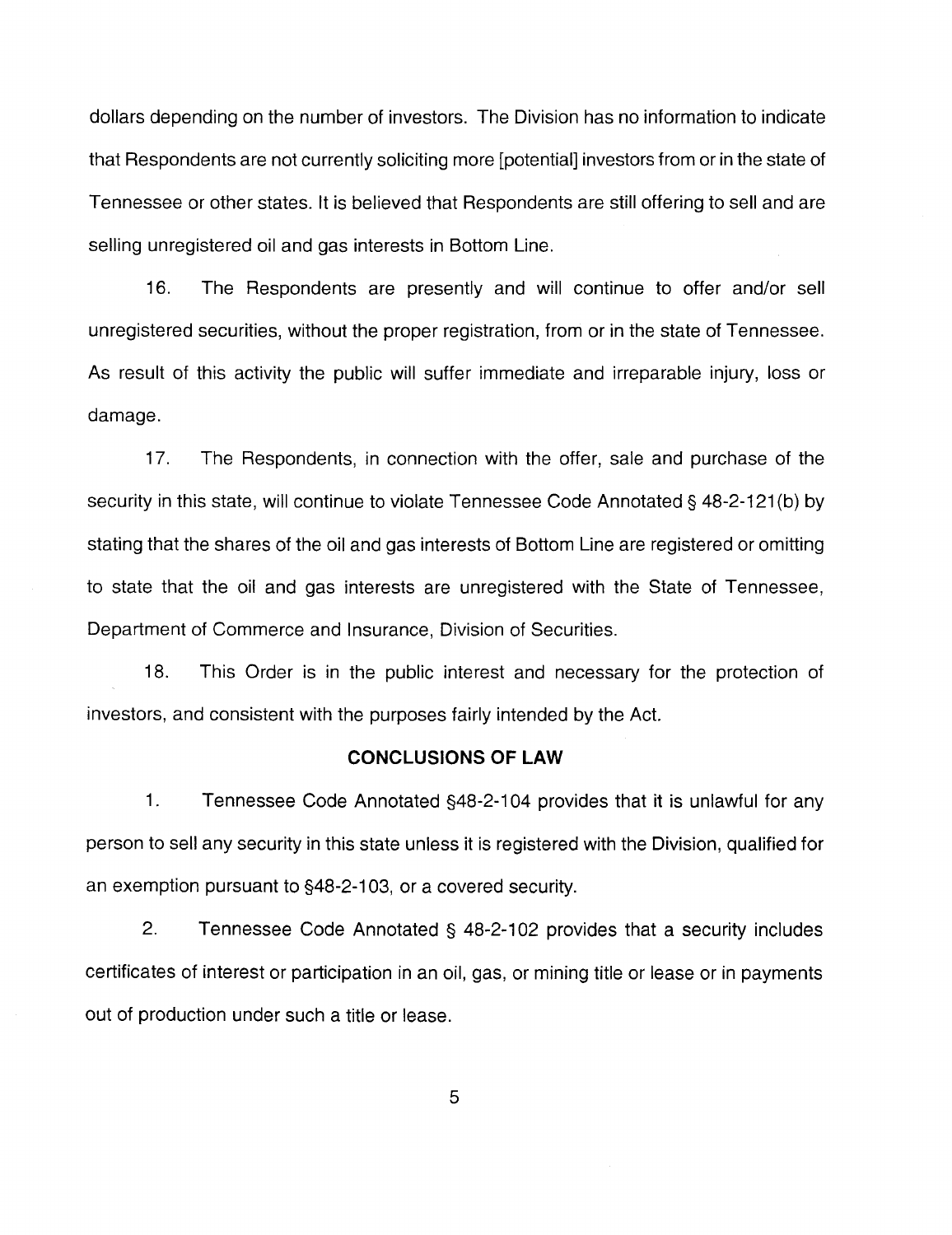3. Based upon the Findings of Fact and the Exhibits filed by the Petitioner, the Respondents have violated and are violating Tennessee Code Annotated §48-2-104 by offering, and/or selling unregistered securities to Tennessee residents.

4. Tennessee Code Annotated §48-2-1 02(12)(C) provides that an "issuer'' means every person who issues any security, except that with respect to a fractional undivided interest in oil, gas, or other mineral rights, "issuer" means the owner of such right or of an interest in such right (whether whole or fractional) who creates fractional interests therein for the purpose of sale.

5. Tenn. Code Ann.§ 48-2-11 O(f) states that it is unlawful for any person to issue any security in this state unless such person is registered as an issuer-dealer.

6. Based upon the Findings of Fact and the Exhibits filed by the Petitioner, Respondents have violated and are violating Tennessee Code Annotated §48-2-110 by acting as unregistered issuer-dealers from and in the state of Tennessee.

7. Tennessee Code Annotated §48-2-102(3) provides that a "broker-dealer" means any person engaged in the business of effecting transactions in securities for the account of others, or any person engaged in the business of buying or selling securities issued by one (1) or more other persons for such person's own account and as part of a regular business rather than in connection with such person's investment activities.

8. Tennessee Code Annotated §48-2-1 02(2) provides that an "agent" means any individual, other than a broker-dealer, who represents a broker-dealer in effecting or attempting to effect purchases or sales of securities from or in this state.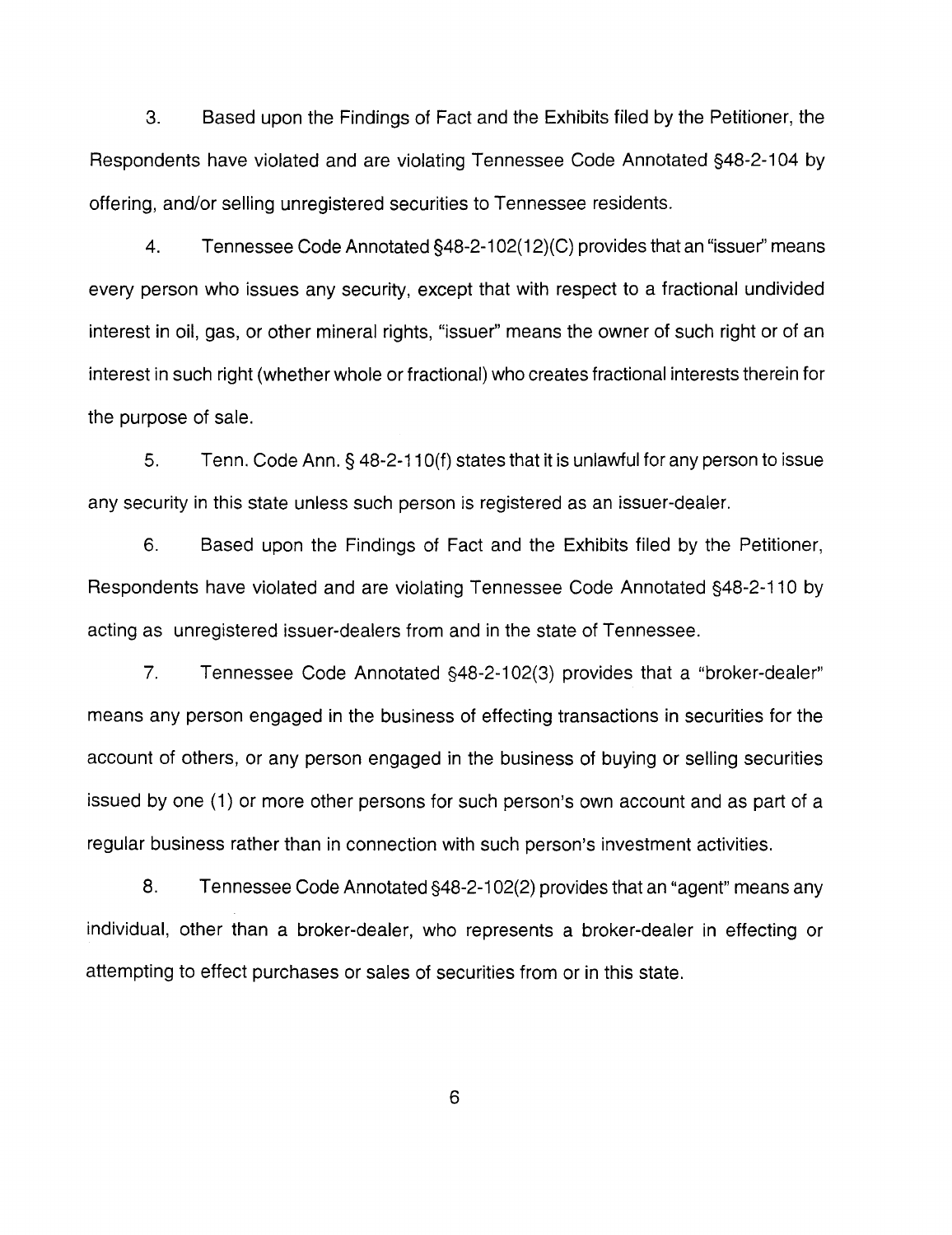9. Tennessee Code Annotated §48-2-109(a) provides that it is unlawful for any person to transact business from or in this state as a broker-dealer or agent unless such person is registered as a broker-dealer or agent under this part.

10. Tennessee Code Annotated §48-2-1 09(b) provides that it is unlawful for any broker-dealer to employ an agent to transact business as an agent unless the agent is registered under this part.

11. Based upon the Findings of Fact and the Exhibits filed by the Petitioner, Respondent Bottom Line has violated and is violating Tennessee Code Annotated §48-2- 1 09(a) and (b) by acting as an unregistered broker-dealer and/or employing unregistered agent to solicit Tennessee residents and residents of other states.

12. Based upon the Findings of Fact and the Exhibits filed by the Petitioner, Respondents, Buzachero and Pryor, have violated and are violating Tennessee Code Annotated §48-2-1 09(a) by acting as broker-dealers and/or unregistered agents of a brokerdealer from and in the state of Tennessee.

13. Tennessee Code Annotated §48-2-121 (b) provides that it is unlawful for any person, in connection with the sale or purchase of any security in this state directly or indirectly, (1) to employ any device, scheme, or artifice to defraud, (2) to make any untrue statement of a material fact or omit to state a material fact necessary in order to make the statements made, in light of the circumstances under which they are made, not misleading, and/or (3) to engage in any act, practice, or course of business which operates or would operate as a fraud or deceit upon any person.

14. Based upon the Findings of Fact, the Respondents have violated and are violating Tennessee Code Annotated§ 48-2-121 (a) by stating that the oil and gas interests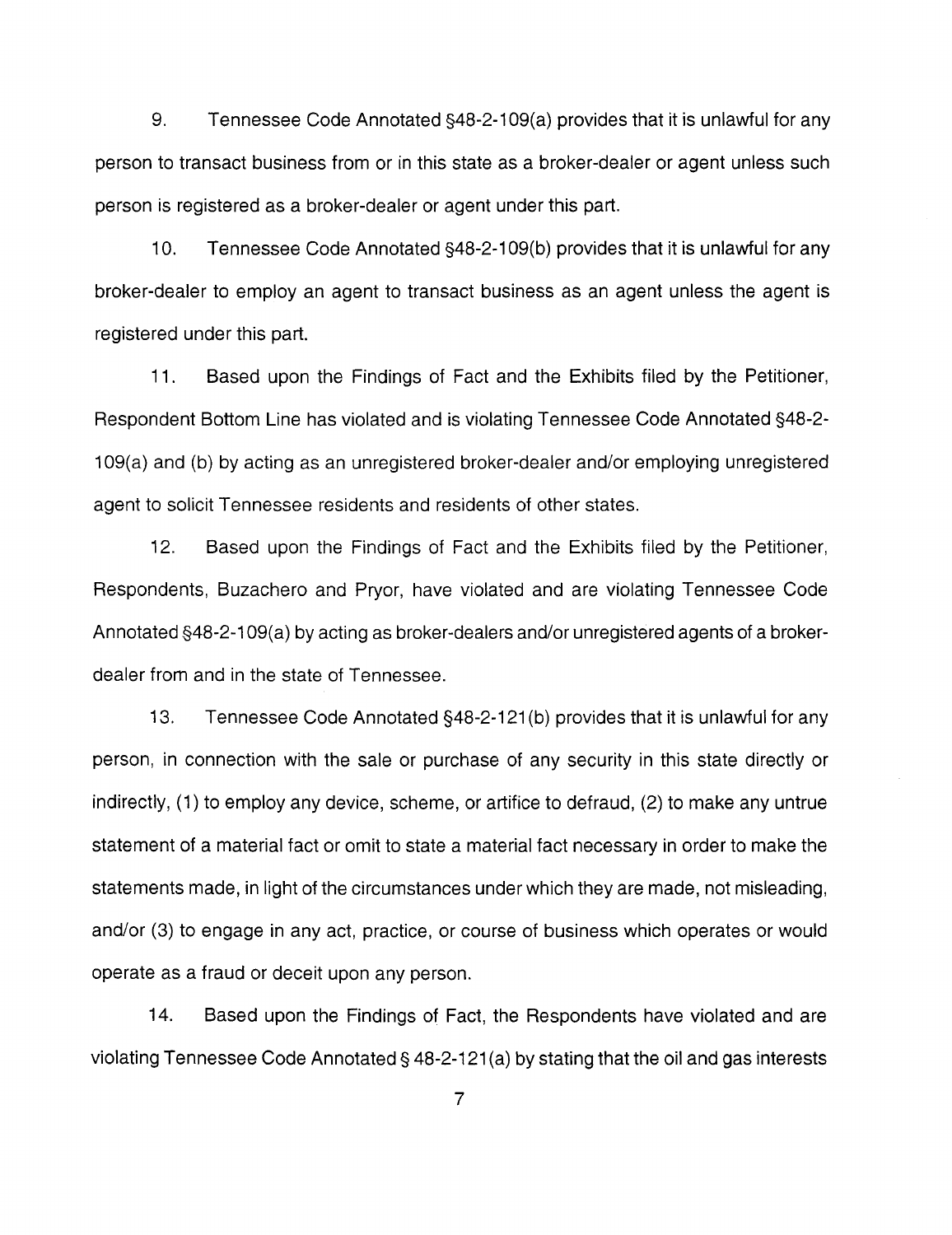of Bottom Line are registered or omitting to state that the oil and gas interests are unregistered with the State of Tennessee, Department of Commerce and Insurance, Division of Securities.

15. Tennessee Code Annotated §48-2-116 provides that the Commissioner may make, promulgate, amend, and rescind such Orders as are necessary to carry out the provisions of the Tennessee Securities Act of 1980, as amended, and that such Order is in the public interest, necessary for the protection of investors and consistent with the purposes fairly intended by the policy and provisions of the Act.

16. Tennessee Code Annotated §48-2-116(e)(2) states, in pertinent part, that no Order may be entered without: 1) prior notice to affected parties, unless the Commissioner determines that prior notice would not be in the public interest and would be detrimental to the protection of investors; 2) an opportunity for a hearing before the Commissioner; and 3) written Findings of Fact and Conclusions of Law.

17. Based upon the Findings of Fact, it would not be in the public interest and it would be detrimental to the protection of investors if prior notice of this Order were given to affected parties.

**NOW, THEREFORE,** in consideration of the foregoing, it is **ORDERED** that:

1. The Respondents, Bottom Line Oil & Gas Company a/k/a Bottom Line Oil Company, Marco Buzachero, and Lisa Pryor, shall comply with the provisions of the Tennessee Securities Act of 1980, as amended.

2. The Respondents, Bottom Line Oil & Gas Company a/k/a Bottom Line Oil Company, Marco Buzachero, and Lisa Pryor, shall cease and desist in the further conduct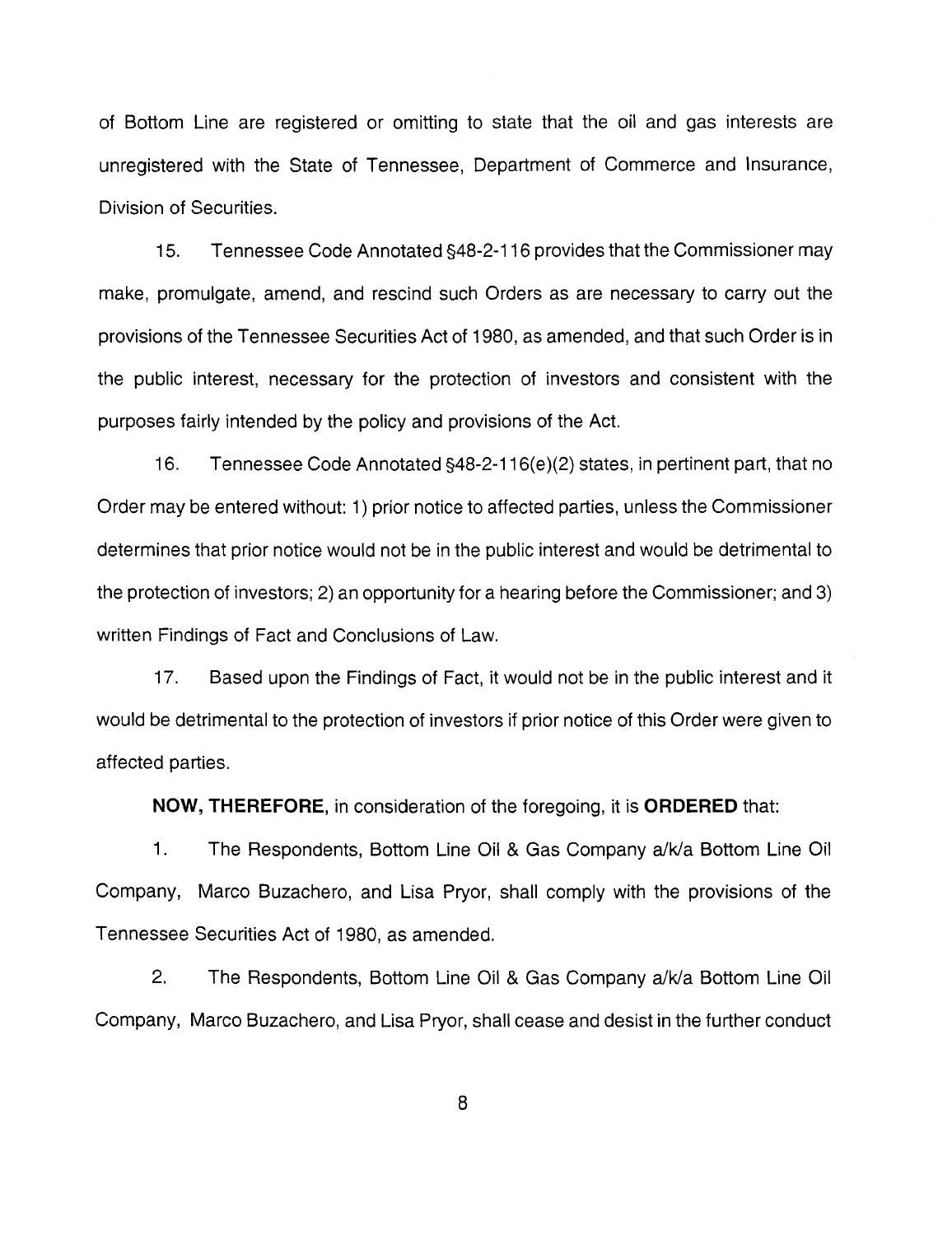as issuer-dealers, broker-dealers, and/or agents of a broker-dealer from or in the state of Tennessee until such time as it is effectively registered with the Division to engage in such activity. Specifically, IT IS ORDERED that the Respondents immediately cease and desist from the sale of oil and gas interests in Bottom Line and/or its successor entity to individuals in Tennessee and in other states, as well as immediately cease and desist from any activity associated with the sale of these and any other securities.

3. All Respondents shall cease and desist the further offer and/or sale and/or issuance of unregistered securities from and in the state of Tennessee.

4. The Respondents shall cease and desist, from and in the state of Tennessee, in making any untrue statement of a material fact or omitting to state a material fact necessary in order to make the statements made, in light of the circumstances under which they are made, not misleading.

5. All persons in any way assisting, aiding, or helping any of the aforementioned Respondents in any of the aforementioned violations of the Tennessee Securities Act of 1980, as amended, Tennessee Code Annotated §§48-2-1 01 et seq. shall cease and desist from all such activities in violation of the Tennessee Securities Act of 1980, as amended.

This Order is not intended to prohibit any lawful conduct in which any of the Respondents might be engaged.

Entry of this Order shall not in any way restrict the Tennessee Securities Division or the Commissioner of Commerce and Insurance from taking further action with respect to these or other possible violations by Respondents of the Act or any of the Rules promulgated there under.